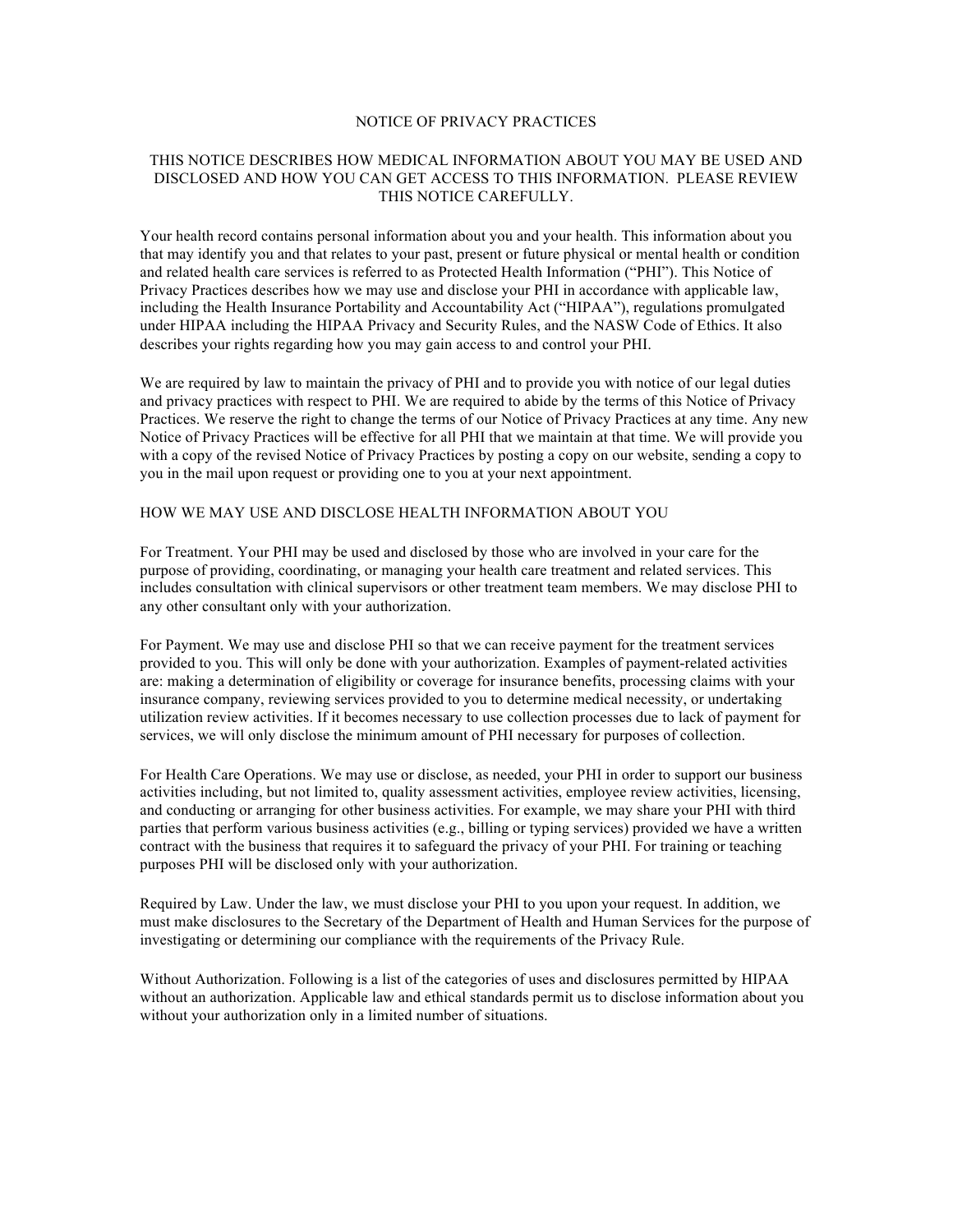As a social worker licensed in this state and as a member of the National Association of Social Workers, it is our practice to adhere to more stringent privacy requirements for disclosures without an authorization. The following language addresses these categories to the extent consistent with the NASW Code of Ethics and HIPAA.

-Child Abuse or Neglect. We may disclose your PHI to a state or local agency that is authorized by law to receive reports of child abuse or neglect.

-Judicial and Administrative Proceedings. We may disclose your PHI pursuant to a subpoena (with your written consent), court order, administrative order or similar process.

-Deceased Patients. We may disclose PHI regarding deceased patients as mandated by state law, or to a family member or friend that was involved in your care or payment for care prior to death, based on your prior consent. A release of information regarding deceased patients may be limited to an executor or administrator of a deceased person's estate or the person identified as next-of-kin. PHI of persons that have been deceased for more than fifty (50) years is not protected under HIPAA.

-Medical Emergencies. We may use or disclose your PHI in a medical emergency situation to medical personnel only in order to prevent serious harm. Our staff will try to provide you a copy of this notice as soon as reasonably practicable after the resolution of the emergency.

-Family Involvement in Care. We may disclose information to close family members or friends directly involved in your treatment based on your consent or as necessary to prevent serious harm.

-Health Oversight. If required, we may disclose PHI to a health oversight agency for activities authorized by law, such as audits, investigations, and inspections. Oversight agencies seeking this information include government agencies and organizations that provide financial assistance to the program (such as third-party payors based on your prior consent) and peer review organizations performing utilization and quality control.

-Law Enforcement. We may disclose PHI to a law enforcement official as required by law, in compliance with a subpoena (with your written consent), court order, administrative order or similar document, for the purpose of identifying a suspect, material witness or missing person, in connection with the victim of a crime, in connection with a deceased person, in connection with the reporting of a crime in an emergency, or in connection with a crime on the premises.

-Specialized Government Functions. We may review requests from U.S. military command authorities if you have served as a member of the armed forces, authorized officials for national security and intelligence reasons and to the Department of State for medical suitability determinations, and disclose your PHI based on your written consent, mandatory disclosure laws and the need to prevent serious harm.

-Public Health. If required, we may use or disclose your PHI for mandatory public health activities to a public health authority authorized by law to collect or receive such information for the purpose of preventing or controlling disease, injury, or disability, or if directed by a public health authority, to a government agency that is collaborating with that public health authority.

-Public Safety. We may disclose your PHI if necessary to prevent or lessen a serious and imminent threat to the health or safety of a person or the public. If information is disclosed to prevent or lessen a serious threat it will be disclosed to a person or persons reasonably able to prevent or lessen the threat, including the target of the threat.

-Research. PHI may only be disclosed after a special approval process or with your authorization. Fundraising. We may send you fundraising communications at one time or another. You have the right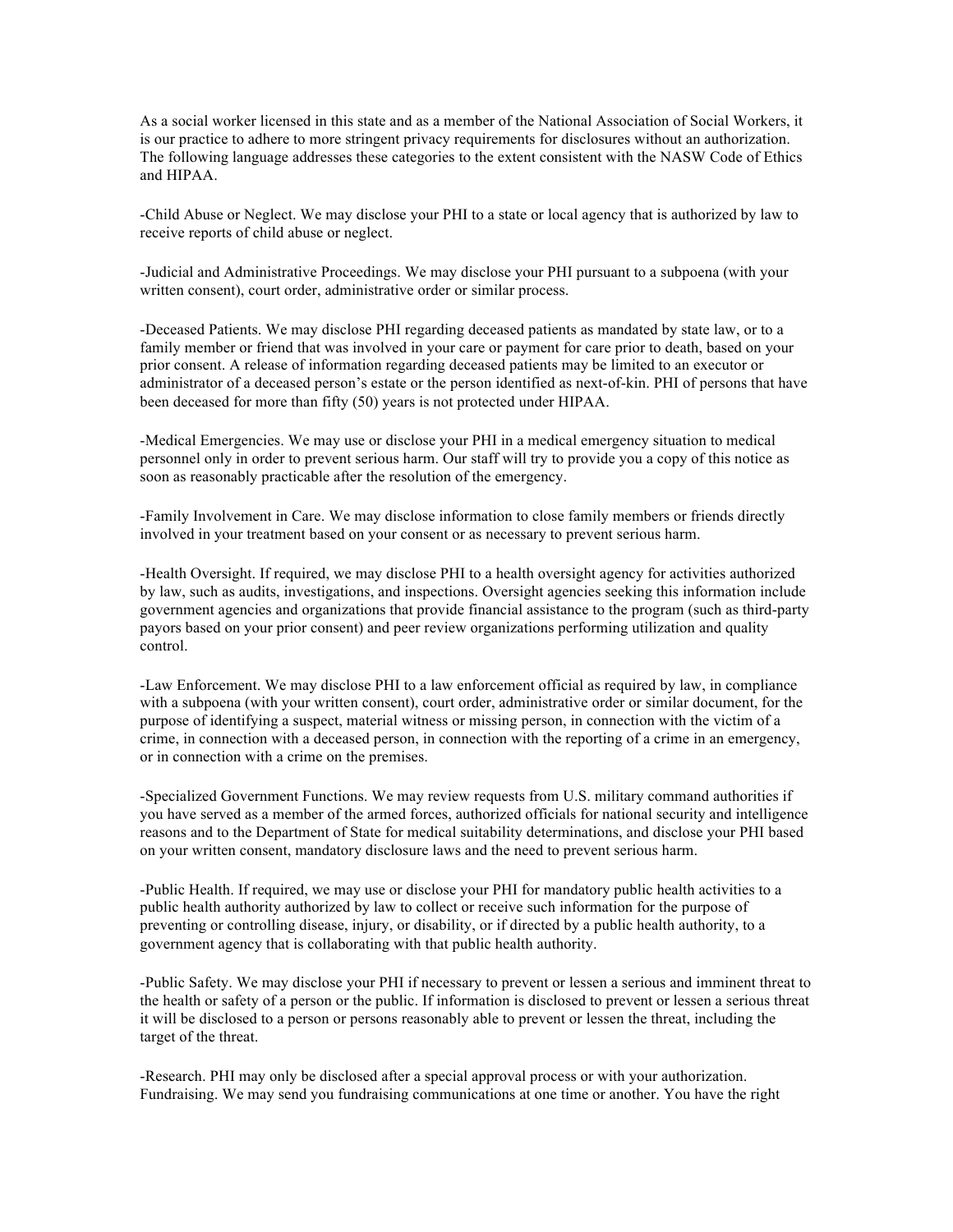to opt out of such fundraising communications with each solicitation you receive.

-Verbal Permission. We may also use or disclose your information to family members that are directly involved in your treatment with your verbal permission.

-With Authorization. Uses and disclosures not specifically permitted by applicable law will be made only with your written authorization, which may be revoked at any time, except to the extent that we have already made a use or disclosure based upon your authorization. The following uses and disclosures will be made only with your written authorization: (i) most uses and disclosures of psychotherapy notes which are separated from the rest of your medical record; (ii) most uses and disclosures of PHI for marketing purposes, including subsidized treatment communications; (iii) disclosures that constitute a sale of PHI; and (iv) other uses and disclosures not described in this Notice of Privacy Practices.

### YOUR RIGHTS REGARDING YOUR PHI

You have the following rights regarding PHI we maintain about you. To exercise any of these rights, please submit your request in writing to our Privacy Officer, Sheri Kreher, LCSW, 84 Avon Road, Suite B, Geneseo, NY 14454:

- Right of Access to Inspect and Copy. You have the right, which may be restricted only in exceptional circumstances, to inspect and copy PHI that is maintained in a "designated record set". A designated record set contains mental health/medical and billing records and any other records that are used to make decisions about your care. Your right to inspect and copy PHI will be restricted only in those situations where there is compelling evidence that access would cause serious harm to you or if the information is contained in separately maintained psychotherapy notes. We may charge a reasonable, cost-based fee for copies. If your records are maintained electronically, you may also request an electronic copy of your PHI. You may also request that a copy of your PHI be provided to another person.
- Right to Amend. If you feel that the PHI we have about you is incorrect or incomplete, you may ask us to amend the information although we are not required to agree to the amendment. If we deny your request for amendment, you have the right to file a statement of disagreement with us. We may prepare a rebuttal to your statement and will provide you with a copy. Please contact the Privacy Officer if you have any questions.
- Right to an Accounting of Disclosures. You have the right to request an accounting of certain of the disclosures that we make of your PHI. We may charge you a reasonable fee if you request more than one accounting in any 12-month period.
- Right to Request Restrictions. You have the right to request a restriction or limitation on the use or disclosure of your PHI for treatment, payment, or health care operations. We are not required to agree to your request unless the request is to restrict disclosure of PHI to a health plan for purposes of carrying out payment or health care operations, and the PHI pertains to a health care item or service that you paid for out of pocket. In that case, we are required to honor your request for a restriction.
- Right to Request Confidential Communication. You have the right to request that we communicate with you about health matters in a certain way or at a certain location. We will accommodate reasonable requests. We may require information regarding how payment will be handled or specification of an alternative address or other method of contact as a condition for accommodating your request. We will not ask you for an explanation of why you are making the request.